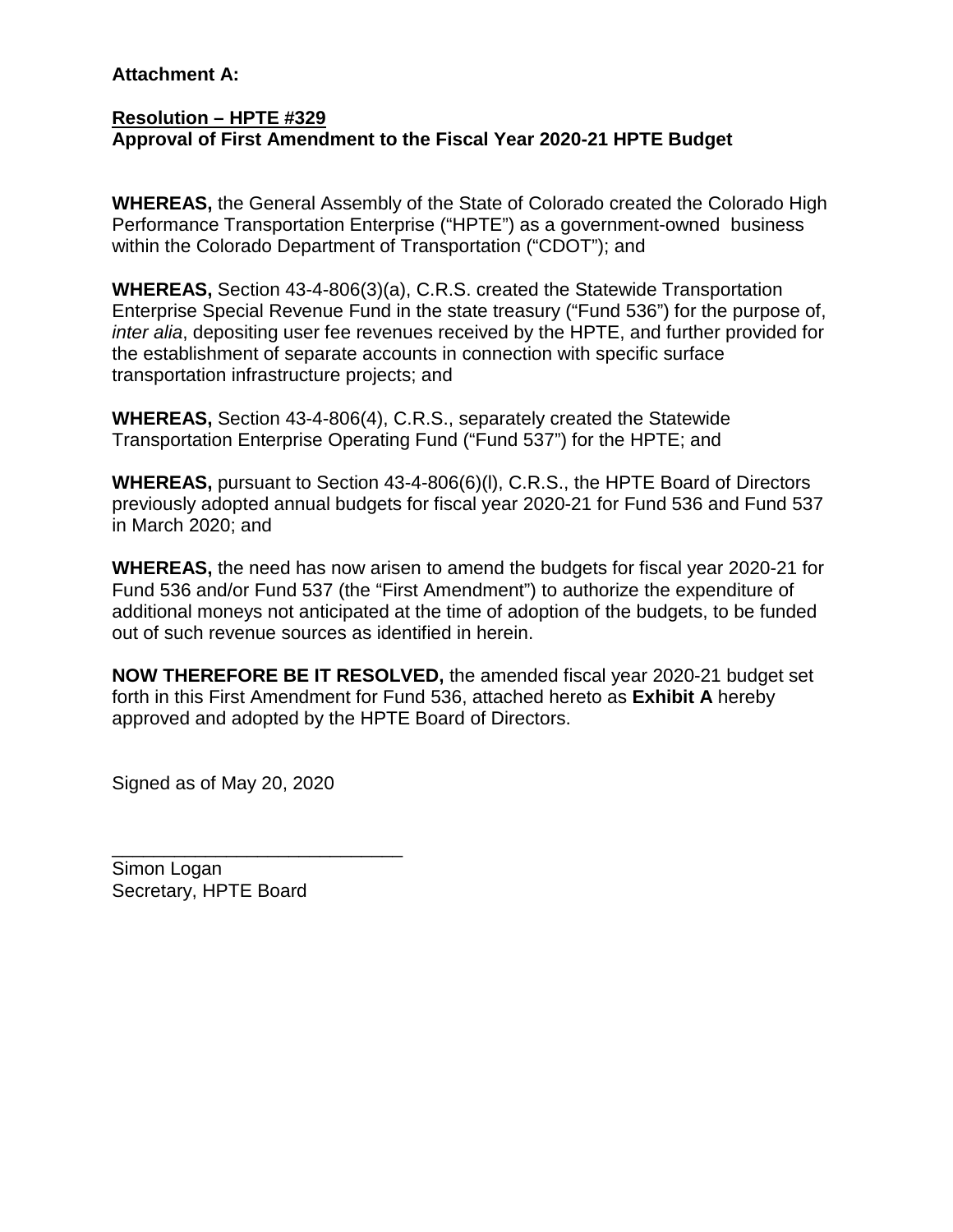## **Exhibit A to HPTE Resolution #329 Amended (First Amendment) FY 2020-21 Fund 536 Budget**

| Fiscal Year 2020-21 Final Budget for Fund 536 |                                                                                         |                           |                                      |                                             |                                          |  |  |  |  |  |  |  |
|-----------------------------------------------|-----------------------------------------------------------------------------------------|---------------------------|--------------------------------------|---------------------------------------------|------------------------------------------|--|--|--|--|--|--|--|
|                                               | Statewide Transportation Enterprise Special Revenue Fund (C.R.S. 43-4-806(3)(a)) 536    |                           |                                      |                                             |                                          |  |  |  |  |  |  |  |
| Line<br>Item                                  |                                                                                         | Adopted<br>Revenues-March | Adopted<br><b>Allocations-March</b>  | Revised<br>Revenues-1st<br>Amendment        | Revised<br><b>Allocations-1st</b>        |  |  |  |  |  |  |  |
| $\mathbf{1}$                                  | US 36 Express Lanes (Cost Center T8620-536)                                             |                           |                                      |                                             | Amendment                                |  |  |  |  |  |  |  |
| $\overline{2}$                                | <b>Fiscal Year Revenues</b>                                                             |                           |                                      |                                             |                                          |  |  |  |  |  |  |  |
| 3                                             | Interest Earnings                                                                       | \$<br>242,000             |                                      | \$<br>242,000                               |                                          |  |  |  |  |  |  |  |
| $\overline{4}$                                | Annual Concessionaire Management Fee                                                    | \$<br>400,000             |                                      | \$<br>400,000                               |                                          |  |  |  |  |  |  |  |
| 5                                             | Total US 36 FY 2020-21 Available Revenue                                                | \$<br>642,000             |                                      | \$<br>642,000                               |                                          |  |  |  |  |  |  |  |
| 6                                             | <b>Fiscal Year Allocations</b>                                                          |                           |                                      |                                             |                                          |  |  |  |  |  |  |  |
| $\overline{7}$                                | <b>CDOT Staff Consulting</b>                                                            |                           | \$<br>(15,000)                       |                                             | \$<br>(15,000)                           |  |  |  |  |  |  |  |
| 8                                             | Project Oversight                                                                       |                           | \$<br>(600,000)                      |                                             | \$<br>(600, 000)                         |  |  |  |  |  |  |  |
| 9                                             | Annual Audit<br><b>Attorney General Fees</b>                                            |                           | \$<br>(7,000)<br>\$                  |                                             | \$<br>(7,000)<br>\$                      |  |  |  |  |  |  |  |
| 10<br>11                                      | Miscellaneous Corridor Studies                                                          |                           | (20,000)<br>\$                       |                                             | (20,000)<br>\$<br>ä,                     |  |  |  |  |  |  |  |
| 12                                            | Total US 36 FY 2020-21 Allocations                                                      |                           | \$<br>(642,000)                      |                                             | \$<br>(642,000)                          |  |  |  |  |  |  |  |
| 13                                            | <b>US36 Remaining Balance</b>                                                           |                           | \$                                   |                                             | \$                                       |  |  |  |  |  |  |  |
| 14                                            | <b>I-25 North Express Lanes</b>                                                         |                           |                                      |                                             |                                          |  |  |  |  |  |  |  |
| 15                                            | US36 to 120th (Segment 2) (Cost Center T8630-536)                                       |                           |                                      |                                             |                                          |  |  |  |  |  |  |  |
| 16                                            | <b>Fiscal Year Revenues</b>                                                             |                           |                                      |                                             |                                          |  |  |  |  |  |  |  |
| 17                                            | <b>Tolling Revenue</b>                                                                  | 8,026,120<br>\$           |                                      | \$<br>8,026,120                             |                                          |  |  |  |  |  |  |  |
| 18                                            | <b>Transponder Revenue</b>                                                              | 750,000<br>$\mathbf{s}$   |                                      | \$<br>550,000                               |                                          |  |  |  |  |  |  |  |
| 19                                            | <b>Interest Earnings</b>                                                                | \$<br>1,500               |                                      | \$<br>1,500                                 |                                          |  |  |  |  |  |  |  |
| 20                                            | Total Segment 2 FY 2020-21 Available Revenue & Funds                                    | $\mathbf{s}$<br>8,777,620 |                                      | \$<br>8,577,620                             |                                          |  |  |  |  |  |  |  |
| 21                                            | <b>Fiscal Year Allocations</b>                                                          |                           |                                      |                                             |                                          |  |  |  |  |  |  |  |
| 22                                            | <b>CDOT Staff Consulting</b>                                                            |                           | \$<br>(15,000)<br>\$                 |                                             | \$<br>(15,000)<br>\$                     |  |  |  |  |  |  |  |
| 23<br>24                                      | <b>Attorney General Fees</b><br>General Reimbursable Expenses and Toll Processing Costs |                           | (10,000)<br>\$<br>(2, 162, 000)      |                                             | (10,000)<br>\$<br>(2, 162, 000)          |  |  |  |  |  |  |  |
| 25                                            | <b>Sales Tax and Sales Tax Processing Costs</b>                                         |                           |                                      |                                             | \$<br>(128, 475)                         |  |  |  |  |  |  |  |
| 26                                            | <b>Routine Maintenance</b>                                                              |                           | $\overline{\mathbb{S}}$<br>(150,000) |                                             | $\overline{\mathbb{S}}$<br>(150,000)     |  |  |  |  |  |  |  |
| 27                                            | <b>Operations</b>                                                                       |                           |                                      |                                             | $\overline{\mathbb{S}}$<br>(250,000)     |  |  |  |  |  |  |  |
| 28                                            | Capital Replacement-Tolling Equipment                                                   |                           | \$<br>(75,000)                       |                                             | \$<br>(75,000)                           |  |  |  |  |  |  |  |
| 29                                            | Miscellaneous Corridor Studies                                                          |                           |                                      |                                             |                                          |  |  |  |  |  |  |  |
| 30                                            | Total Segment 2 FY 2020-21 Allocations                                                  |                           | \$<br>(2, 412, 000)                  |                                             | \$<br>(2,790,475)                        |  |  |  |  |  |  |  |
| 31                                            | <b>Remaining Balance</b>                                                                |                           | \$<br>6,365,620                      |                                             | \$<br>5,787,145                          |  |  |  |  |  |  |  |
| 32                                            | 120th to E470 (Segment 3) (Cost Center T8633-536)                                       |                           |                                      |                                             |                                          |  |  |  |  |  |  |  |
| 33                                            | <b>Fiscal Year Revenues</b>                                                             |                           |                                      |                                             |                                          |  |  |  |  |  |  |  |
| 34                                            | <b>Tolling Revenue</b><br><b>Transponder Revenue</b>                                    |                           |                                      | \$<br>2,000,000<br>\$                       |                                          |  |  |  |  |  |  |  |
| 35<br>36                                      | <b>Interest Earnings</b>                                                                |                           |                                      | 200,000<br>$\overline{\mathbb{S}}$<br>1,500 |                                          |  |  |  |  |  |  |  |
| 37                                            | <b>CDOT Reimbursement for Debt Service Expenses per IAA</b>                             |                           |                                      | \$<br>313,105                               |                                          |  |  |  |  |  |  |  |
| 38                                            | Total Segment 3 FY 2020-21 Available Revenue & Funds                                    |                           |                                      | \$<br>2,514,605                             |                                          |  |  |  |  |  |  |  |
| 39                                            | <b>Fiscal Year Allocations</b>                                                          |                           |                                      |                                             |                                          |  |  |  |  |  |  |  |
| 40                                            | <b>I-25 North Loan Payment</b>                                                          |                           |                                      |                                             | $\overline{\mathbb{S}}$<br>(470, 237)    |  |  |  |  |  |  |  |
| 41                                            | <b>Margin Rate Payment</b>                                                              |                           |                                      |                                             | $\overline{\mathbb{S}}$<br>(155, 973)    |  |  |  |  |  |  |  |
| 42                                            | <b>CDOT Staff Consulting</b>                                                            |                           |                                      |                                             | \$<br>(15,000)                           |  |  |  |  |  |  |  |
| 43                                            | <b>Attorney General Fees</b>                                                            |                           |                                      |                                             | $\overline{\mathbb{S}}$<br>(10,000)      |  |  |  |  |  |  |  |
| 44                                            | <b>General Reimbursable Expenses and Toll Processing Costs</b>                          |                           |                                      |                                             | \$<br>(250,000)                          |  |  |  |  |  |  |  |
| 45                                            | <b>Sales Tax and Sales Tax Processing Costs</b>                                         |                           |                                      |                                             | $\overline{\mathbb{S}}$<br>(42, 825)     |  |  |  |  |  |  |  |
| 46                                            | <b>Routine Maintenance</b>                                                              |                           |                                      |                                             | $\overline{\mathbb{S}}$<br>(100,000)     |  |  |  |  |  |  |  |
| 47<br>48                                      | <b>Operations</b><br><b>Capital Replacement-Tolling Equipment</b>                       |                           |                                      |                                             | \$<br>(150,000)<br>\$                    |  |  |  |  |  |  |  |
| 49                                            | <b>Note Registrar</b>                                                                   |                           |                                      |                                             | \$<br>(1,000)                            |  |  |  |  |  |  |  |
| 50                                            | <b>Total Segment 3 FY 2020-21 Allocations</b>                                           |                           |                                      |                                             | $\overline{\mathbf{s}}$<br>(1, 195, 035) |  |  |  |  |  |  |  |
| 51                                            | <b>Remaining Balance</b>                                                                |                           |                                      |                                             | s<br>1,319,570                           |  |  |  |  |  |  |  |